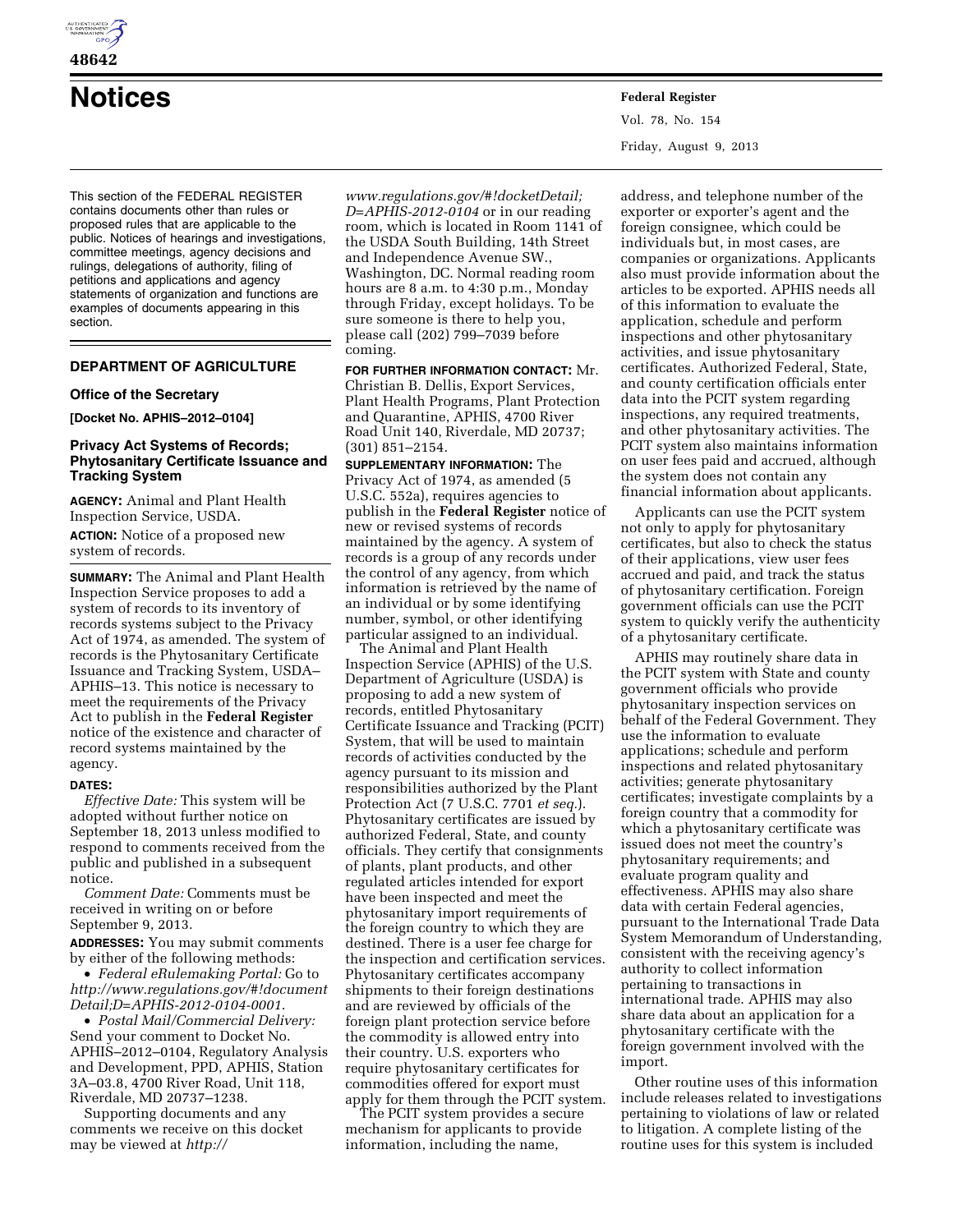in the description of the system presented below.

# **Report on New System of Records**

A report on the new system of records, required by 5 U.S.C. 552a(r), as implemented by Office of Management and Budget Circular A–130, has been sent to the Chairman, Committee on Homeland Security and Governmental Affairs, United States Senate; the Chairman, Committee on Oversight and Government Reform, House of Representatives; and the Administrator, Office of Information and Regulatory Affairs, Office of Management and Budget.

# **Thomas J. Vilsack,**

*Secretary.* 

#### **SYSTEM NAME:**

Phytosanitary Certificate Issuance and Tracking (PCIT) System, USDA–APHIS– 13.

#### **SECURITY CLASSIFICATION:**

None.

#### **SYSTEM LOCATION:**

The system resides at USDA's National Information Technology Center (NITC) in Kansas City, MO. Back-up files are maintained in Riverdale, MD.

#### **CATEGORIES OF INDIVIDUALS COVERED BY THE SYSTEM:**

Individuals covered by the system include Federal, State, and county officials who issue phytosanitary certificates and exporters, exporters' agents, and foreign consignees.

# **CATEGORIES OF RECORDS IN THE SYSTEM:**

Records may include applications for phytosanitary export certification and information about related inspections, treatments, other phytosanitary activities, and phytosanitary certificates issued. These records include names, addresses, and telephone numbers of exporters, exporters' agents, and foreign consignees, and names, office addresses, and telephone numbers of Federal, State, and county officials who issue phytosanitary certificates. Records may also include information on user fees paid and accrued, although the system does not contain any financial information about applicants.

# **AUTHORITY FOR MAINTENANCE OF THE SYSTEM:**

The Plant Protection Act (7 U.S.C. 7701 *et seq.*).

#### **PURPOSE(S):**

The PCIT system is a secure system for applying for, evaluating, tracking the status of, and issuing phytosanitary certificates for plants, plant products, and other regulated articles intended for export. Routine uses of records maintained in the system, including categories of users and the purposes of such uses:

In addition to those disclosures generally permitted under 5 U.S.C. 552a(b) of the Privacy Act, records maintained in the system may be disclosed outside USDA as follows:

(1) To certain State and county government regulatory officials to evaluate applications; schedule and perform inspections and related phytosanitary activities; generate phytosanitary certificates; investigate complaints about noncompliance with phytosanitary requirements; and evaluate program quality and effectiveness;

(2) To certain Federal agencies, pursuant to the International Trade Data System Memorandum of Understanding, consistent with the receiving agency's authority to collect information pertaining to transactions in international trade;

(3) To certain foreign governments concerning applications for phytosanitary certificates involving that country;

(4) To the appropriate agency, whether Federal, State, local, or foreign, charged with responsibility of investigating or prosecuting a violation of law or of enforcing, implementing, or complying with a statute, rule, regulation, or order issued pursuant thereto, of any record within this system when information available indicates a violation or potential violation of law, whether civil, criminal, or regulatory in nature, and either arising by general statute or particular program statute, or by rule, regulation, or court order issued pursuant thereto;

(5) To the Department of Justice when: (a) The agency, or any component thereof; or (b) any employee of the agency in his or her official capacity; or (c) any employee of the agency in his or her individual capacity where the Department of Justice has agreed to represent the employee; or (d) the United States is a party to litigation or has an interest in such litigation, and the use of such records by the Department of Justice is deemed by the agency to be relevant and necessary to the litigation; provided, however, that in each case, the agency determines that disclosure of the records to the Department of Justice is a use of the information contained in the records that is compatible with the purpose for which the records were collected;

(6) For use in a proceeding before a court or adjudicative body before which the agency is authorized to appear, when: (a) The agency, or any component

thereof; or (b) any employee of the agency in his or her official capacity; or (c) any employee of the agency in his or her individual capacity where the agency has agreed to represent the employee; or (d) the United States is a party to litigation or has an interest in such litigation, and the agency determines that use of such records is relevant and necessary to the litigation; provided, however, that in each case, the agency determines that disclosure of the records to the court is a use of the information contained in the records that is compatible with the purpose for which the records were collected;

(7) To appropriate agencies, entities, and persons when: (a) The agency suspects or has confirmed that the security or confidentiality of information in the system of records has been compromised; (b) the agency has determined that as a result of the suspected or confirmed compromise there is a risk of harm to economic or property interests, a risk of identity theft or fraud, or a risk of harm to the security or integrity of this system or other systems or programs (whether maintained by the agency or another agency or entity) that rely upon the compromised information; and (c) the disclosure made to such agencies, entities, and persons is reasonably necessary to assist in connection with the agency's efforts to respond to the suspected or confirmed compromise and prevent, minimize, or remedy such harm;

(8) To contractors engaged to assist in administering the program. Such contractors will be bound by the nondisclosure provisions of the Privacy Act;

(9) To USDA contractors, partner agency employees or contractors, or private industry employed to identify patterns, trends, or anomalies indicative of fraud, waste, or abuse; and

(10) To the National Archives and Records Administration for records management inspections conducted under 44 U.S.C. 2904 and 2906.

#### **DISCLOSURE TO CONSUMER REPORTING AGENCIES:**

None.

# **POLICIES AND PRACTICES FOR STORING, RETRIEVING, ACCESSING, RETAINING, AND DISPOSING OF RECORDS IN THE SYSTEM:**

#### **STORAGE:**

The system is an electronic database stored on servers in a secure government-owned facility. APHIS maintains back-up files on external hard drives kept in locked cabinets at APHIS headquarters.